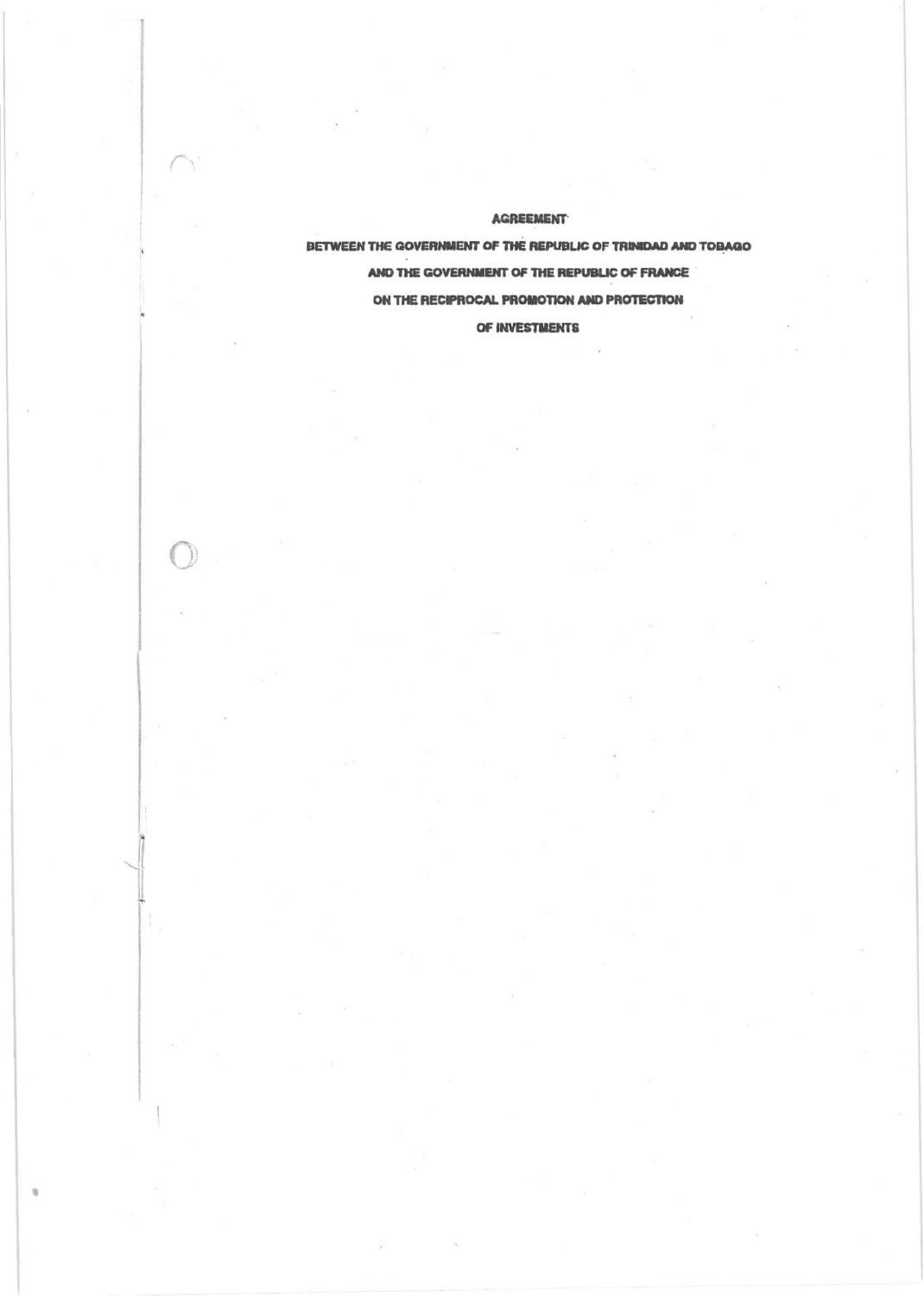The Government of the Republic of Trinidad and Tobago and the Government of the Republic of France hereinafter referred to as the Contracting Parties,

Desking to strengthen the economic cooperation between both States and to create favourable<br>conditions for Trinidad and Tobago investments in France and French investments in Trinidad and Tobago,

Convinced that the promotion and protection of these investments would succeed in stimulating transfers of capital and technology between the two countries in the interest of their economic development,

Have agreed as follows.

value ;

# **ARTICLE 1**

### **Definitions**

For the purpose of this Agreement :

1. The term "investment" means every kind of assets, such as goods, rights and interest of whatever nature, and in particular though not exclusively :

a) Movable and immovable property as well as any other right in rem such as mortgages, llens, usufructs, piedges and similar rights;

b) Shares, premie on shares and other kinds of interest including minority or indirect forms. In companies constituted in the territory of one Contracting Party ;

c) Title to money or debantures, or title to any legitimate performance having an economic

d) intellectual, commercial and industrial property rights such as copyrights, patents, Icences, trademarks, industrial models and mockups, technical processes, know-how, tradenames and goodwill:

e) Business concessions conferred by law or under contract, including concessions to search for, cultivate, extract or exploit natural recources, including those which are located in the maritime area of the Contracting Parties.

it is understood that those investments are investments which have already been made or may be made subsequent to the entering into force of this Agreement, in accordance with the law in force of the Contracting Party on the territory or in the maritime area of which the investment is made.

Any alteration of the form in which assets are invested shall not affect their qualification as investments provided that such alteration is not in conflict with the law in force of the Contracting Party on the territory or in the maritime area of which the investment is made.

2. The term "nationals" means physical persons possessing the nationality of either Contracting Party, in accordance with the law in force of that Contracting Party.

3. The term "company" means any legal person constituted on the territory of one Contracting Party in accordance with the law in force of that Party and having its registered office on the territory of that<br>Party, or controlled directly or indirectly by the nationals of one Contracting Party, or by legal persons h their registered office in the territory of one contracting Party and constituted in accordance with the law in force of that Party.

4. The term "returns" means all amounts produced by an investment during a given period, such as profits, royalties and fees, capital gains, dividends and interest.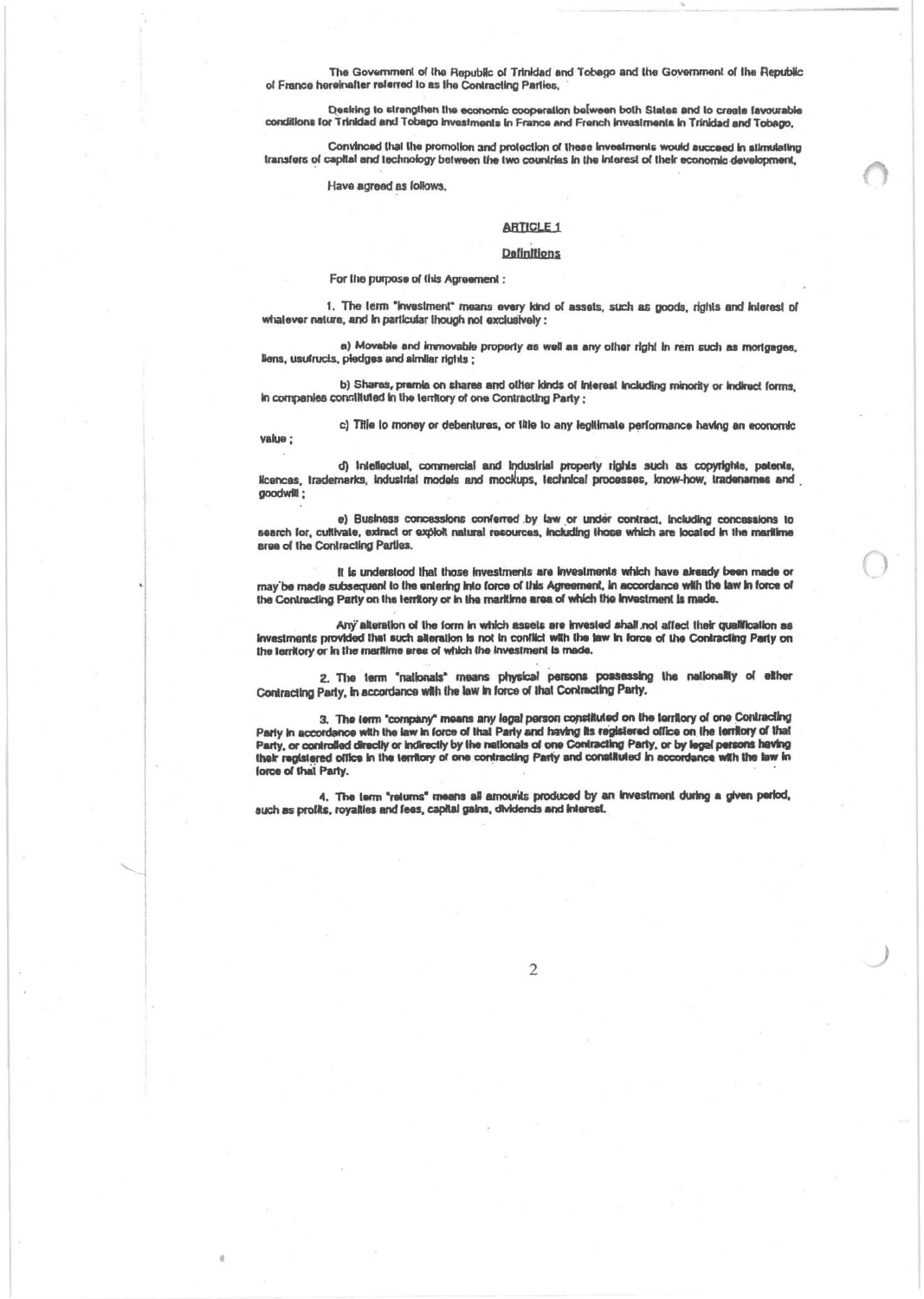Investment returns and, in case of re-investment, re-investment returns shall enjoy the same protection as the investment.

5. This Agreement shall apply to the territory of each Contracting Party, as well as the markime area of each Contracting Party, hereafter delined as the exclusive economic zone and the continental shelf outwards the territorial sea of each Contracting Party over which they have in accordance with International Law sovereign rights and a jurisdiction with respect to the exploration, exploitation, conservation and management of the natural resources.

#### **ARTICLE 2**

#### Admission and promotion of investments

Each Contracting Party shall admit and encourage on its territory and in its maritime area, in accordance with its law in force and with the provisions of this Agreement, investments made by nationals or companies of the other Contracting Party.

### **ARTICLE 3**

### Eair and equitable treatment

Either Contracting Party shall extend fair and equitable treatment in accordance with the principles of International Law to investments made by nationals and companies of the other Contracting Party on its territory or in its maritime area, and shall ensure that the exercice of the right thus recognized shall not be hindered by law or in practice. Neither Contracting Party shall in any way impetr by unreasonable or discriminatory measures the management, maintenance, use, enjoyment or disposal of<br>Investments on its territory or in its maritime area of nationals or companies of the other Contracting Party. Any unreasonable or discriminatory restriction on the purchase or transport of raw materials and auxilitary materials, energy and fuels, as well as the means of production and operation of all types, any hindrance of the sale or transport of products within the country and abroad, as well as any other measures that have a similar effect shall be considered as de jure or de facto impediments to fair and equitable treatment.

Within the framework of their internal law in force, the Contracting Parties shall examine sympathetically requests for entry and authorization to reside, work and travel made by the nationals of one Contracting Party in relation to an investment made on the territory or in the maritime area of the other Contracting Party.

#### **ARTICLE 4**

### National and most fayoured nation freatment

Each Contracting Party shall apply on its territory and in its maritime area to the nationals and companies of the other Party, with respect to their investments and activities related to the investments such as management, maintenance, use, enjoyment or disposal of investments, a treatment not less favourable than that granted to its nationals or companies, or the treatment granted to the nationals or companies of the most favoured nation, if the latter is more favourable. In this respect, nationals authorized to work on the territory and in the maritime area of one Contracting Party shall enjoy the material facilities relevant to the exercise of their professional activities.

This treatment shall not include the privileges granted by one Contracting Party to nationals or<br>companies of a third party State by virtue of its participation or association in a free trade zone, customs union, common market or any other form of regional economic organization.

The provisions of this article do not apply to tax matters.

3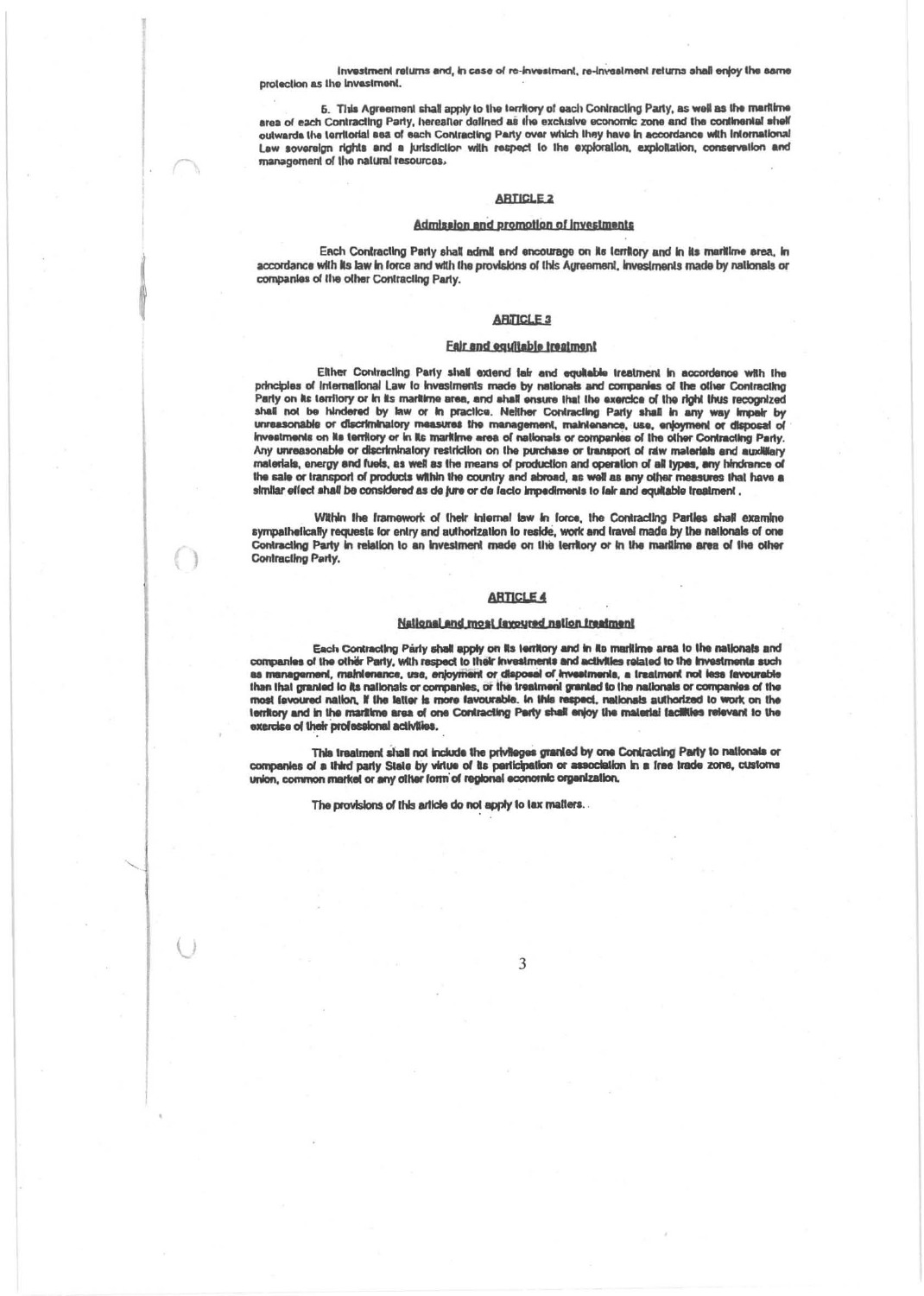#### **ARTICLE 5**

#### **Dispossession**

1. The investments made by nationals or companies of one Contracting Party shall enjoy full and complete protection and safety on the territory and in the maritime area of the other Contracting Party.

2. Nelther Contracting Party shall take any measures of expropriation or nationalization or any other measures having the effect of dispossession, direct or indirect, of nationals or companies of the other Contracting Party of their investments on its territory and in its maritime area, except in the public interest and provided that these measures are not discriminatory or contrary to a particular obligation.

Any measures of dispossession which might be taken shall give rise to prompt and adequate compensation, the amount of which shall be equal to the real value of the investments concerned and shall be set in accordance with the normal economic alluation prevailing prior to any threat of dispossession.

The said compensation, the amounts and conditions of payment, shall be set not later than the date of dispossession. This compensation shall be effectively realizable, shall be paid without delay and shall be freely transferable. Until the date of payment, it shall produce interest calculated at the appropriate market rate of Interest.

3. Nationals or companies of one Contracting Party whose investments have sustained losses due to war or any other armed conflict, revolution, national state of emergency or revolt occurring on the territory or in the markime areas of the other Contracting Party, shall enjoy treatment as regards restitution Indemnification, compensation or other settlement from the latter Contracting Party that is not less favourable than that granted to its own nationals or companies or to those of the most favoured nation.

### **ARTICLE 6**

### **Transfers**

Each Contracting Party, on the territory or in the maritime area of which the investments have been made by nationals or companies of the other Contracting Party, shall guarantee to these nationals and companies the free transfer of :

a) interest, dividends, profits and other current income,

b) royalties deriving from incorporal rights as defined in Article 1, Paragraph 1, letters (d) and

(e).

c) repayments of loans which have been regularly contracted,

d) value of partial or total liquidation or disposition of the investment, including capital gains on live capital invested;

e) compensation for dispossession or loss described in Article 5, Paragraphs 2 and 3.

The nationals of either Contracting Party, who have been authorized to work on the territory or in the maritime area of the other Contracting Party, as the result of an approved investment, shall also be permitted to transfer to their country of origin an appropriate proportion of their earnings,

The transfers referred to in the foregoing paragraphs shall be promptly effected at the official exchange rate prevailing on the date of transfer.

 $\Lambda$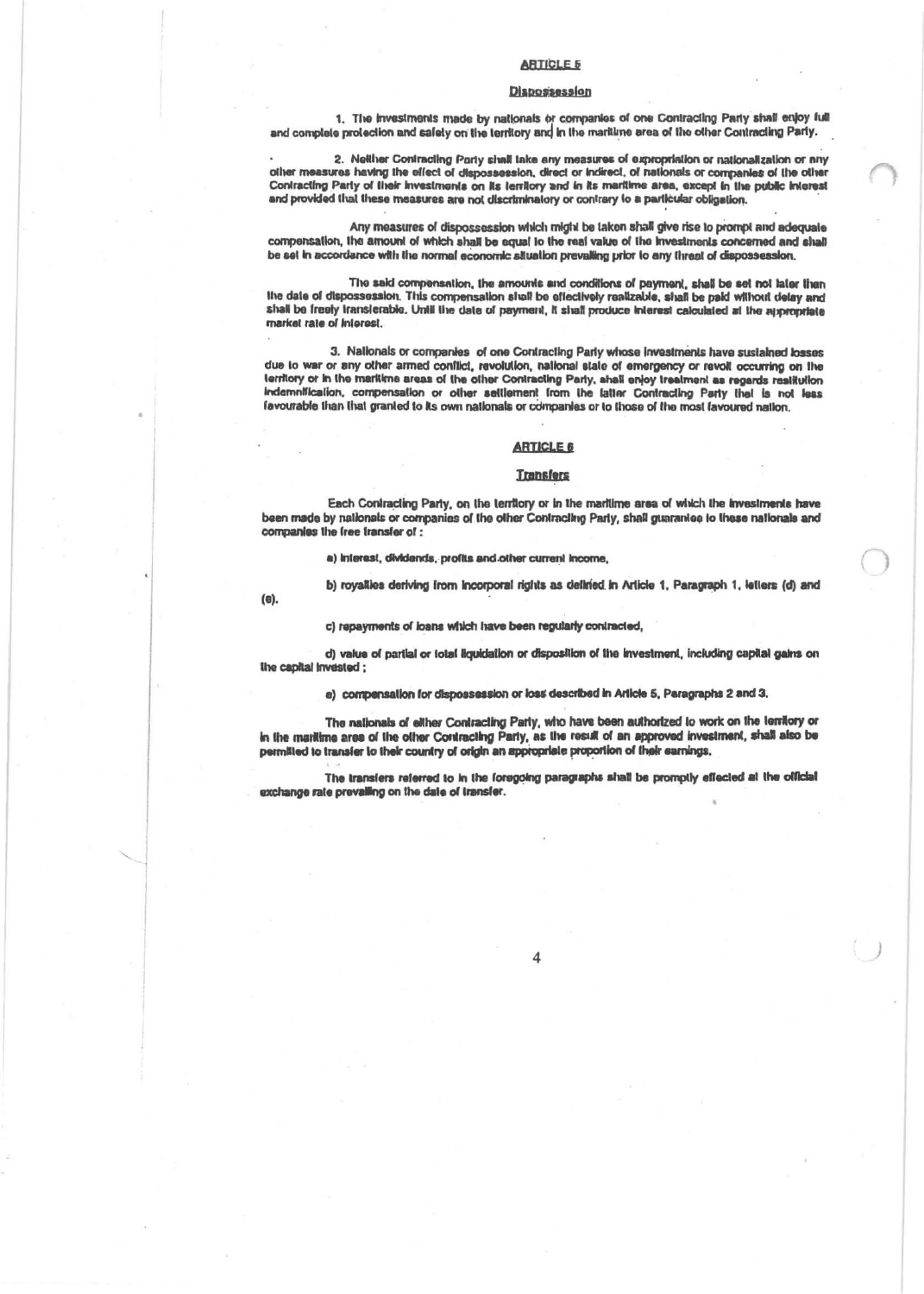#### **ARTICLE 7**

## **Investment quarantees**

In the event that the regulations of one Contracting Party contain a guarantee for investments made abroad, this guarantee may be accorded, after examining case by case, to invostments made by galionals or companies of this Party on the territory or in the maritime area of the other Party.

Investments made by nationals or companies of one Contracting Party on the territory or in the maritime area of the other Contracting Party may obtain the guarantee referred to in the foregoing paragraph only if they have been previously agreed to by the other Party.

#### **ARTICLE 8**

#### Seitlement of dispules between a national or company and a Contracting Party

Any dispute concerning the investments occuring between one Contracting Party and a national or company of the other Contracting Party shall be settled amicably between the two parties concerned.

If this dispute has not been settled within a period of six months from the date at which it occurred by one or other of the parties to the dispute, it shall be submitted at the request of the national or company party to the dispute either to:

- the arbitration of the International Centre for the Settlement of Investment Disputes (ICSID). created by the Convention for the settlement of disputes in respect of investments occurring between States and nationals of other States signed in Washington on March 18, 1965; or to

- the International Court of Arbitration of the International Chamber of Commerce of Paris or to

- an ad hoc arbitral tribunal of three members established in accordance with the Arbitration Rules of the United Nations Commission on International Trade Law (UNCITRAL).

# **ARTICLE 9**

## Subrogation

If one Contracting Party, as a result of a guarantee given for an investment made on the territory or in the maritime area of the other Contracting Party, makes payments to its own nationals or companies, the first mentioned Party has in this case full rights of subrogation with regard to the rights and actions of the sald national or company.

The said payments shall not affect the rights of the beneficiary of the guarantee to recourse to international arbitrallon according to the provisions of Article 8 or to continue proceedings until their completion.

# **ARTICLE 10**

### Special commitment

Investments having formed the subject of a special commitment of one Contracting Party, with<br>respect to the nationals or companies of the other Contracting Party, shall be governed, without prejudice to<br>the provisions of t lavourable than those of this Agreement.